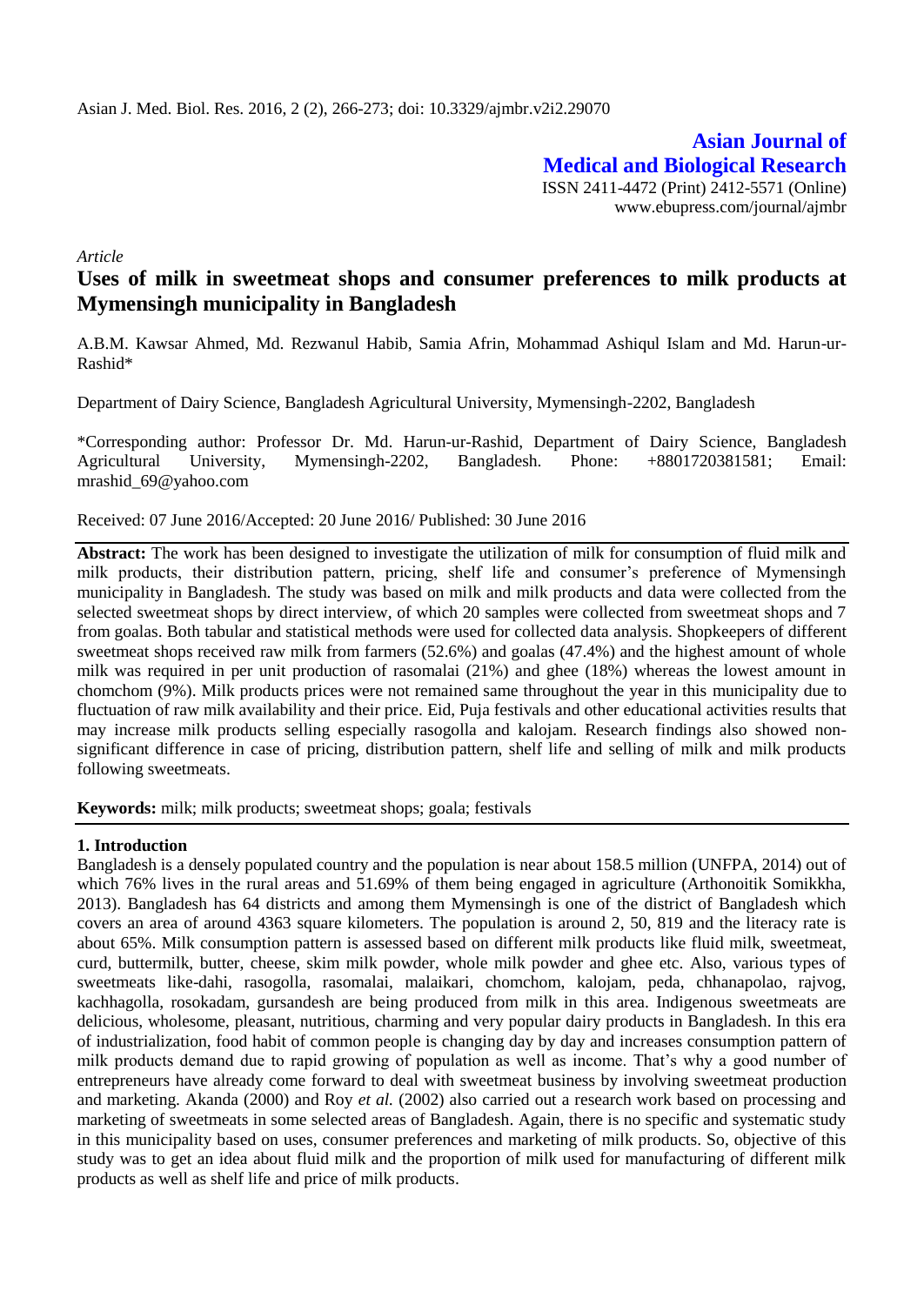### **2. Materials and Methods**

### **2.1. Study area and duration**

The present study was conducted at the municipal area of Mymensingh district in Bangladesh and data were collected by the researcher himself from September to October, 2014.

### **2.2. Selection of milk and milk products**

Different types of milk and milk products were selected based on consumption patterns by the consumers of Mymensingh municipal areas. Fluid milk, dahi, rasogolla, butter, ghee, cheese, malaikari, rasomalai, chomchom, kalojam, chhanapolao, peda sandesh and danadarmisti were selected for this study purposes.

### **2.3. Selection of sample and sampling technique**

In this study, 20 sweetmeat shops for milk products and 7 goalas for fluid milk were selected as a sampling unit. Sweetmeat shops were selected based on milk used and consumer's acceptability at different locations of Mymensingh municipality in Mymensingh district. For determining the amount of fluid milk consumption, 7 goalas were selected who sell their milk in an area named Dudhmohol which is located at Mymensingh municipality.

### **2.4. Preparation of survey schedule**

The survey schedule was designed in accordance with the objectives of the research work. A preliminary schedule was developed for recording data to be obtained from the selected milk and milk products sellers. The contents and appropriateness of the interview schedule were judged by the advisory committee. A draft interview schedule was prepared by keeping in mind the following things such as i) to test suitability of the selected sweetmeat shops ii) to test and verify coverage of all items of the questionnaire iii) to identify the questions which respondents found difficult to answer iv) to assess the respondents willingness and cooperation. After necessary modification, the schedules were improved, modified and rearranged in a simple manner to avoid misunderstanding and to get accurate answer. The schedule was then finalized and questions were listed in a logical sequence so that respondents could easily answer.

The schedule contained the following broad items of information such as i) name of the owner/manager/fluid milk sellers ii) location of the shop/market iii) address with cell phone number iv) production amount of different milk products v) amount of raw milk used for different sweetmeat production vi) source and unit price of the raw milk vii) Shelf life and price of the products viii) consumer preferences to different milk products ix) influence of occasion on selling x) problem and possible solution in sweetmeat business.

### **2.5. Collection of data**

The whole survey was conducted by the researcher after the preparation of the final questionnaire. The study was based on milk and milk products and data were collected from the selected sweetmeat shops by direct interview. Before making actual interview, the aims and objectives of the study were explained to the respondent so that they could be convinced as to the purpose of the study and talked freely. Then the questions were asked in a very simple manner with explanation of questions whenever necessary. Reaching to every respondent several questions were asked in a logical sequence so that the respondents could recollect facts easily. To attain accuracy and reliability of data, care and caution were taken during data collection. Attention was paid to the mood of the respondents and a congenial relationship was maintained between the respondents and the researcher. After completion of each interview the schedule was checked to be sure that all the answers of the questionnaire were collected or not. In order to minimize errors data were collected in local units and these were subsequently converted into appropriate standard units. So, data collection was completed having direct interview followed by detail briefing and discussion about the purpose of the study to the respondents.

#### **2.6. Statistical analysis**

Data were analyzed with the help of SPSS (Statistical Package for Social Science, IBM-17 Corporation, 2014) software and MS excel 2007 were also used for data analysis. Data on milk requirement for different products, selling amount of the different products, shelf life of the products and price of the products were analyzed in Completely Randomized Design (CRD). Also, means were compared by using Duncan's Multiple Range Test (DMRT) in Web Agri. Stat Package (WASP) as described by Gomez and Gomez (1984).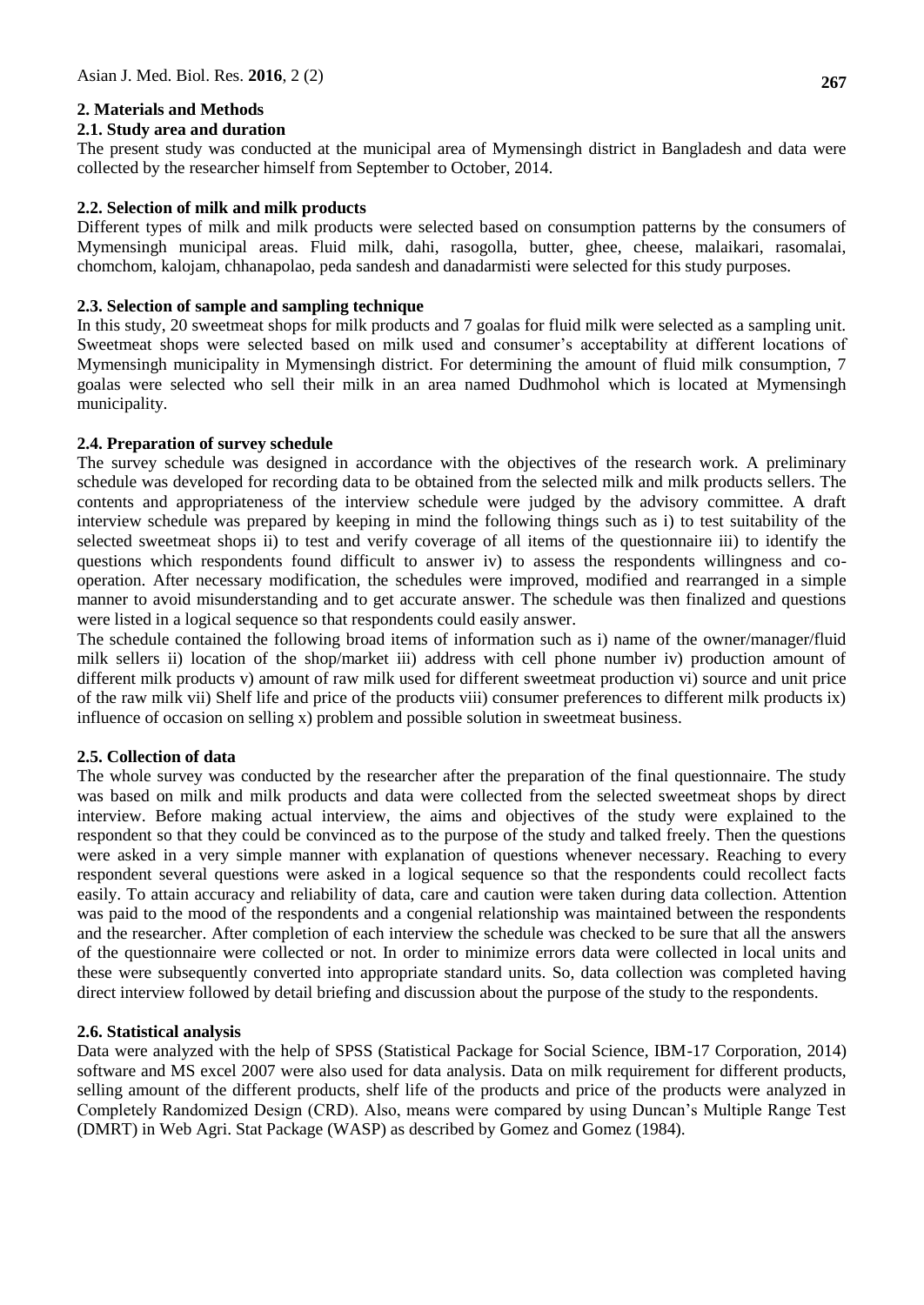## **3. Results and Discussion**

## **3.1. Distribution patterns of milk and milk products**

## **3.1.1. Information about the obtained milk for making various milk products**

From this study, it was observed that the shopkeepers of different sweetmeat shops received their raw milk from farmers (52.6%) and goalas (47.4%) and all of the raw milk was derived from cow milk (Table 1). There was no preservation technique was followed by the sweetmeat shopkeepers due to regular milk receiving are shown in Table 1. Most of the milk was coming from Shombhugonj, Char area, Trishal, Churkhai and other places near Mymensingh municipal area.

## **3.1.2. Information about fluid whole milk**

Daily fluid raw milk price/litre, their daily sales are shown in Table 2, sources of milk are shown in Table 3 and other information also shown in Table 4. An impact on season was found in the fluctuation of milk price and the variation ranges from BDT 10 to 15 TK. Milk was came from Dudhmohol via different goalas who was collecting their milk from the nearest villages and char of the municipal area. Most of the liquid milk seller (71.4%) collected their milk from the village households. Some of them (28.6%) mixed morning milk with afternoon milk and then sold in the evening at Dudhmohol bazaar (Table 4). They were preserved their milk temporarily by means of banana leaves. They usually used a 250 mL measuring tin cup for measuring the amount of milk and after selling got payments on volume basis.

### **3.1.3. Uses of whole milk in Mymensingh municipal area**

Figure 1 indicates that the amount of milk used for different milk products preparation and fluid milk consumption every day in Mymensingh municipal area. It was observed that 1.56% milk was used as fluid milk in households for direct consumption in this municipal area. Total amount of milk purchased by the sweetmeat shops every day at the Mymensingh municipal area was about 48.44% whereas milk products selling was about 50% at everyday (Figure 1). Data showed that the amount of milk in selling products were higher than the everyday purchase amounts of milk. It seems that the extra amounts of milk which required in milk products preparation that might be fulfilled from the utilization of powder milk or the actual data has concealed by the shopkeepers of different sweetmeat shops. These increasing demands of whole milk to prepare various sweetmeats are in agreement with Islam and Basak (2013) who carried out a study on sweetmeat processing in Bangladesh and reported that peoples were very much fond of chomchom, rosogolla, black berry and yogurt.

### **3.1.4. Whole milk requirement for individual milk product**

Milk was utilized in various amounts to prepare different milk products which were usually depends upon the preparing nature of the products. Some of the milk products required more milk for preparation than the other products due to less utilization of sugar, flour, oil, sugar syrup, powder milk etc. Total amount of milk received in the sweetmeat shops and milk requirement in making individual product are shown in Figure 2. It shows that 21, 18, 12 and 11% milk required for production of rasomalai, kalojam, ghee and danadarmisti, respectively. It also revealed that 9% milk required for chomchom, rasogolla and 10% milk used for malaikari and pedasondesh production. It was found that the highest amount of milk (21%) was used for the production of rasomalai and the lowest amount (9%) for chomchom and rasogolla in Mymensingh municipality which are contradicts with the findings of Islam and Basak (2013).

### **3.2. Production status and selling amount of different sweetmeat shops in Mymensingh municipality**

Quantity of sweetmeat produced by a shop directly depends on the daily milk used by the shops and types of sweetmeat produced depending upon the preferences of the consumers, profit margin, methods of production and degree of demand against season etc.

### **3.2.1. Availability of different types of sweetmeats at Mymensingh municipality**

Availability status of different types of sweetmeats at the sweetmeat shops in Mymensingh municipality are shown in Table 5. Results revealed that rasogolla and sweet dahi were available in 100% sweetmeat shops whereas chhanapolao remained 15.79% in sweetmeat shops. Duitschaever (1978) reported his study that about 32% consumers gave preference for goat milk Dahi and 68% preferred cow milk Dahi.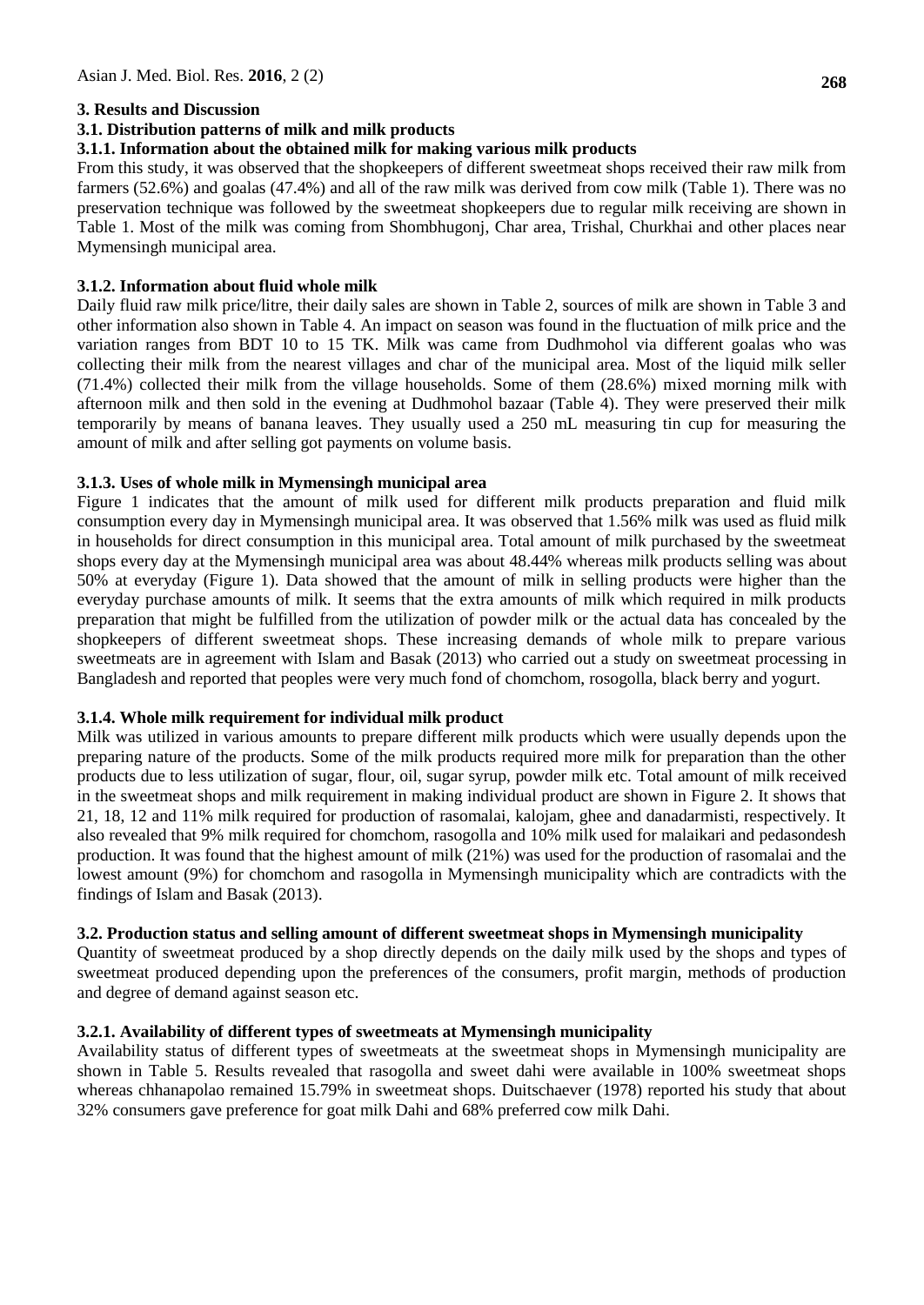| <b>Parameters</b>           | <b>Categories</b> | Frequency | Percent $(\% )$ |
|-----------------------------|-------------------|-----------|-----------------|
| Milk types                  | Cow               | 19        | 100             |
|                             | Buffalo/ Goat     | 0         | 0               |
|                             | Total             | 19        | 100             |
| Source of milk              | Farmers           | 10        | 52.6            |
|                             | Goala             | 9         | 47.4            |
|                             | Total             | 19        | 100             |
| Preservation of raw milk    | N <sub>0</sub>    | 19        | 100             |
|                             | Yes               | 0         | 0               |
|                             | Total             | 19        | 100             |
| Frequency of milk receiving | Regular           | 18        | 94.7            |
|                             | One day pausing   |           | 5.3             |
|                             | Total             | 19        | 100             |

## **Table 1. Source, types and collection of milk for sweetmeat production.**

## **Table 2. Daily fluid milk selling with their amount and price.**

| Sl. No.      | Selling amount (litres/day) | Milk price/litre | No. of own dairy animal |
|--------------|-----------------------------|------------------|-------------------------|
|              | 75                          | 60               |                         |
|              | 40                          | 60               |                         |
|              | 60                          | 60               |                         |
|              |                             | 60               |                         |
|              | 120                         | 60               | O                       |
| <sub>(</sub> | 30                          | 65               |                         |
|              | 20                          | 60               |                         |
| Mean         | 50.28                       | 60.71            | 2.14                    |
| <b>SD</b>    | 38.45                       | 1.88             | 1.57                    |

## **Table 3. Sources of raw milk at Dudhmohol bazaar in Mymensingh municipality.**

| Sl. No. | Source of milk     | <b>Frequency</b> | Percent $(\% )$ |  |
|---------|--------------------|------------------|-----------------|--|
|         | Beltoli            |                  | 14.3            |  |
| 2       | Farmer mohylakanda |                  | 14.3            |  |
| 3       | Kalibari           |                  | 14.3            |  |
| 4       | Kashir char        |                  | 14.3            |  |
|         | Own                |                  | 28.6            |  |
| 6       | Pardonikhoda       |                  | 14.3            |  |
| Total   |                    |                  | 100.0           |  |

## **Table 4. Pattern of fluid raw milk selling at Dudhmohol bazaar in Mymensingh municipality.**

| <b>Parameters</b>          | <b>Categories</b> | <b>Frequency</b> | Percent $(\% )$ |  |
|----------------------------|-------------------|------------------|-----------------|--|
| Owner of a dairy farm      | No                | 5                | 71.4            |  |
|                            | <b>Yes</b>        | 2                | 28.6            |  |
|                            | Total             |                  | 100             |  |
| Mixing morning and evening | N <sub>0</sub>    |                  | 71.4            |  |
| milk together              | <b>Yes</b>        | 2                | 28.6            |  |
|                            | Total             | 7                | 100             |  |
| Milk preserve or not       | <b>Yes</b>        |                  | 14.3            |  |
|                            | No.               | 6                | 85.7            |  |
|                            | Total             | 7                | 100             |  |
| Preservation technique     | Banana leaf       |                  | 100             |  |
| Transport system           | Auto              | $\mathfrak{D}$   | 28.6            |  |
|                            | Rickshaw/ van     |                  | 71.4            |  |
|                            | Total             |                  | 100             |  |
| Basis of payment           | Volumetric        |                  | 100             |  |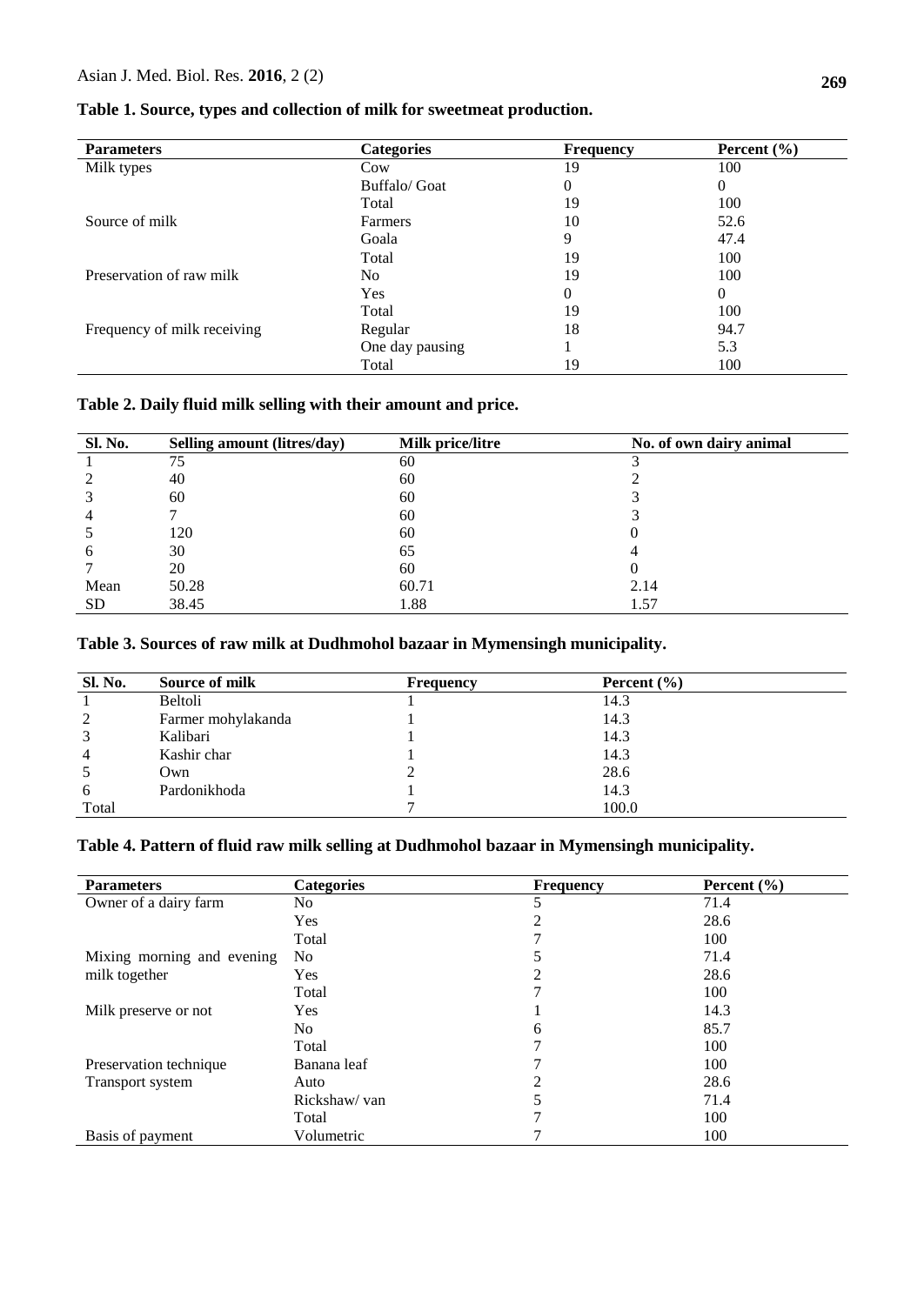| <b>Sl. No.</b> | Name of sweetmeat | Available in shops (No.) | Total shops (No.) | Availability $(\% )$ |
|----------------|-------------------|--------------------------|-------------------|----------------------|
|                | Sour dahi         | 03                       | 19                | 15.79                |
|                | Sweet dahi        | 19                       | 19                | 100.00               |
|                | Rasogolla         | 19                       | 19                | 100.00               |
| 4              | Rasomalai         | 14                       | 19                | 73.68                |
|                | Kalojam           | 14                       | 19                | 73.68                |
| 6              | Malaikari         | 12                       | 19                | 63.15                |
|                | Chomchom          | 13                       | 19                | 68.42                |
| 8              | Danadarmisti      | 11                       | 19                | 57.89                |
| 9              | Monda             | 07                       | 19                | 36.84                |
| 10             | Pedasandesh       | 07                       | 19                | 36.84                |
| 11             | Chhanapolao       | 03                       | 19                | 15.79                |
| 12             | Ghee              | 07                       | 19                | 36.84                |

**Table 5. Availability of different types of sweetmeats at Mymensingh municipality.**

**Table 6. Distribution pattern of milk for the preparation of different sweetmeats.** 

| Name of sweetmeat | <b>Milk required/day (Litre)</b> | <b>Minimum</b> (Litre) | <b>Maximum</b> (Litre) |
|-------------------|----------------------------------|------------------------|------------------------|
| Dahi              | $29.84 \pm 7.68$                 | 15                     | 45                     |
| Rasogolla         | $72.16 \pm 9.74$                 | 25                     | 120                    |
| Pedasandesh       | $25.00 \pm 12.82$                | 10                     | 40                     |
| Rasomalai         | $30.32 \pm 12.57$                | 10                     | 50                     |
| Kalojam           | $32.63 \pm 17.00$                | 15                     | 50                     |
| Chomchom          | $30.00 \pm 16.70$                | 15                     | 45                     |
| Danadarmisti      | $31.74 \pm 13.09$                | 12                     | 60                     |
| Malaikari         | $32.89 \pm 13.75$                | 15                     | 50                     |
| Ghee              | $29.00 \pm 18.07$                | 15                     | 43                     |
| p value           | 0.759                            |                        |                        |

## **Table 7. Daily production of different milk products in different sweetmeat shops.**

| <b>Name of Sweetmeats</b> | Amount produced (Kg) | Minimum $(Kg)$ | Maximum $(Kg)$ |
|---------------------------|----------------------|----------------|----------------|
| Dahi                      | $16.79 \pm 7.28$     | 8              | 30             |
| Rasogolla                 | $21.84 \pm 7.68$     | 10             | 40             |
| Pedasandesh               | $10.00 \pm 12.82$    |                | 15             |
| Rasomalai                 | $14.54 \pm 13.29$    | 4              | 25             |
| Kalojam                   | $13.95 \pm 11.18$    | 8              | 25             |
| Chomchom                  | $15.95 \pm 17.55$    |                | 23             |
| Danadarmisti              | $16.00 \pm 12.86$    | 8              | 35             |
| Malaikari                 | 14.32±11.43          |                | 20             |
| Ghee                      | $3.16 \pm 1.20$      |                | 5              |
| p value                   | 0.839                |                |                |

## **Table 8. Prices of the purchased milk and manufactured milk products in BDT.**

| <b>Name of Sweetmeats</b> | Price (Tk/Kg)      | Minimum $(Tk/Kg)$ | Maximum (Tk/Kg) |
|---------------------------|--------------------|-------------------|-----------------|
| Dahi                      | $130.00 \pm 2.06$  | 120               | 140             |
| Rasogolla                 | $140.37 \pm 8.06$  | 130               | 150             |
| peda                      | $155.79 \pm 10.31$ | 145               | 170             |
| Rasomalai                 | $321.05 \pm 17.61$ | 300               | 350             |
| Kalojam                   | $264.74 \pm 20.38$ | 250               | 300             |
| Chomchom                  | $140.00 \pm 15.99$ | 120               | 160             |
| Danadarmisti              | $168.42 \pm 12.14$ | 150               | 180             |
| Malaikari                 | $200.21 \pm 15.39$ | 180               | 220             |
| Ghee                      | $809.26 \pm 15.04$ | 800               | 860             |
| Raw milk cost/litre       | $51.16 \pm 4.88$   | 47                | 60              |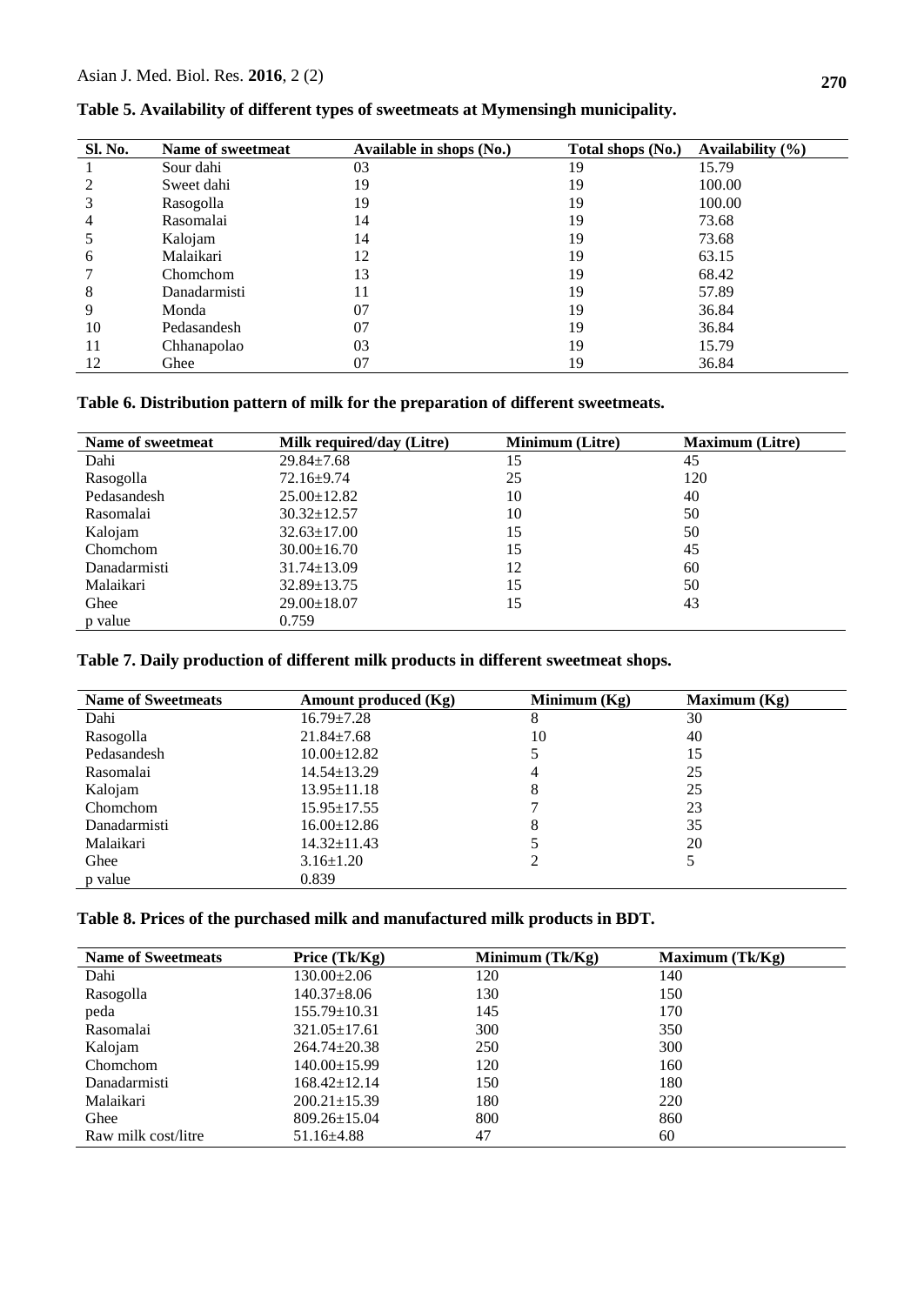**Table 9. Consumers impact on milk products.**

| <b>Parameters</b>                        | <b>Categories</b> | <b>Frequency</b> | Percent $(\% )$ |
|------------------------------------------|-------------------|------------------|-----------------|
| Milk products preferred by customer most | Dahi              | 10               | 52.6            |
|                                          | Rasogolla         |                  | 47.4            |
|                                          | Total             | 19               | 100             |
| Impact of occasion on sale               | Eid               |                  | 47.4            |
|                                          | SSC exam result   |                  | 5.3             |
|                                          | Puja              |                  | 47.4            |
|                                          | Total             | 19               | 100             |



**Figure 1. Uses of milk in Mymensingh municipality area.**



**Figure 2. Requirement of whole milk for individual product.**



**Figure 3. Shelf life for different milk products in this experiment.**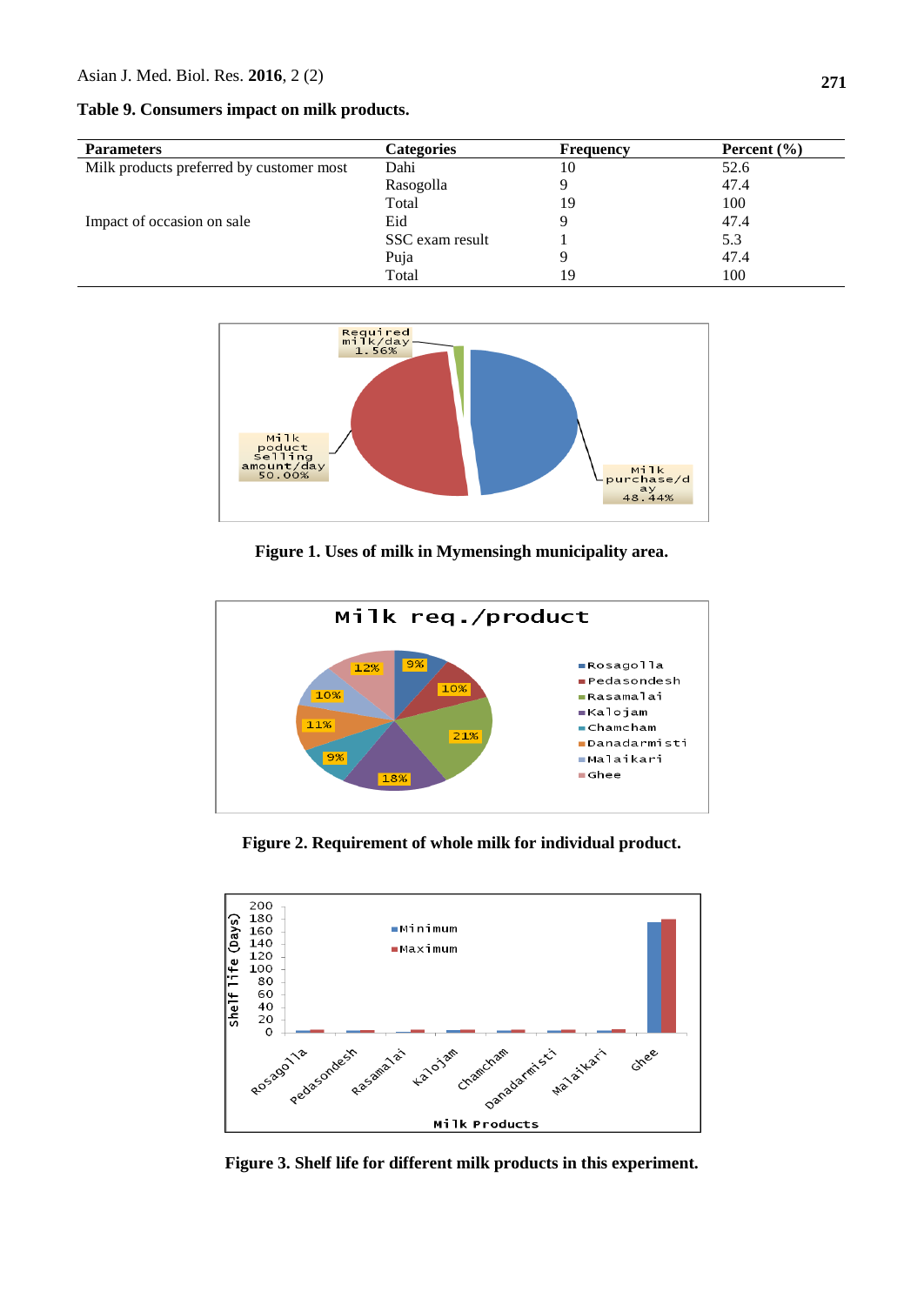## **3.2.2. Distribution of milk for different sweetmeats at Mymensingh municipality**

Data generated during survey on daily input of whole milk (Kg) required in different sweetmeat and their distributions for different sweetmeat production are shown in Table 6. It was observed that there was nonsignificant (p>0.05) difference present in distribution of milk (litres) for preparing different milk products in sweetmeat shops at Mymensingh municipality areas. Dahi or yoghurt is generally considered as a safer product and its unique flavour appeals to so many that consideration is being, given by nutritionists to incorporate inexpensive source of nutrients to make it an almost complete food (Boghra and Mathur, 2000). On the other hand, sweets are the common foods overall in Bangladesh and people from rural village to urban were habituated with sweetmeat products (Islam and Basak, 2013).

## **3.2.3. Daily production of different milk products at Mymensingh municipality area**

Daily production status of different milk products are shown in Table 7. It was evident that rasogolla produced in maximum amount whereas minimum in ghee with compare to different sweetmeats in Mymensingh municipality areas. Tse *et al.* (1989) reported that production status of different milk products largely depends upon the consumer preferences and attitude.

## **3.2.4. Shelf life variation in different milk products at Mymensingh municipality area**

Shelf life for any food products indicates the keeping quality of that individual product and milk and milk products are very much unstable regarding the shelf life. Shelf life variation of different milk products are shown in Figure 3 and it indicates that the shelf life of rasogolla, malaikari, chomchom, pedasandesh and danadarmisti was minimum 3 days and maximum 5 days. This finding was similar to Das *et al.* (2010) who reported that the shelf life of market rasogolla's lasted for 2-3 days. The shelf life of rasomalai and kalojam were maximum 5 and minimum 2 and 4 days, respectively. The highest shelf life was found in ghee which was minimum 175 days and maximum 180 days.

## **3.2.5. Selling of milk and milk products at Mymensingh municipality area**

Price of individual milk and milk products, their minimum and maximum price per kg product and mean for various milk and milk products in different sweetmeat shops are given in Table 8. Cost of milk for producing different milk products vary from 47 to 60 BDT in various sweetmeat shops at Mymensingh municipality (Table 8) where raw fluid milk price for public consumption was 60 BDT/litre (Table 2). Price was given after cutting chhana in almost all sweetmeat shops which was one day later of milk receiving. About 4.5-6 litres milk was required for 1 kg chhana preparation. Every sweetmeat shop used whey water from previously chhana cutting for separation chhana from milk. In most cases, sweetmeat seller told that the prices were not remained same for all the year round due to fluctuation of raw milk price. This fluctuation of price for individual milk products ranges from BDT 10-15 Tk. Selling of milk and milk products largely depends upon price of products, place and personal values of the seller. Personal values have been found to be the underlying determinants of various aspects of selling products to consumer (Homer and Kahle, 1988). Thus, values are one of the most important influential factors that affect the type of needs consumer tries to satisfy through purchase and consumption behaviors (Tse *et al.*, 1989) and ultimately enhances milk and milk products selling.

## **3.3. Consumers attitude towards milk and milk products**

About 52.5% consumers of Mymensingh municipal area liked dahi and 47.4% rasogolla which were sold much more than any other type of milk products (Table 9). Occasions such as Eid, Puja, SSC or HSC exam results enhances milk products selling abundantly. It is believed that people from different cultural backgrounds have different perceptions and experiences related to food (Lennernas *et al.,* 1997). Hence, it can be noticed that some consumers are more oriented towards food quality, whereas for others food safety is a primary concern. Consumer behavior is also affected by the socioeconomic conditions of the markets namely income, mobility and media access (Tse *et al*., 1989). As more resources become available, consumers may desire more emotional image attributes in products or brand (Kim *et al*., 2002). Brand of a particular product plays a fundamental function in consumer's perception of a product. In fact, perceptions of food quality and safety are likely to be influenced by psychological and cultural factors rather than physiological product experiences alone. Many quantitative and qualitative researches have addressed issues associated with cultural determinants of food choice (Shepherd and Raats, 2007). It is quite evident from such studies that while analyzing factors that influence food choice, it is important to consider consumer's cultural background (Overby *et al*., 2004; and Hoogland *et al*., 2005).